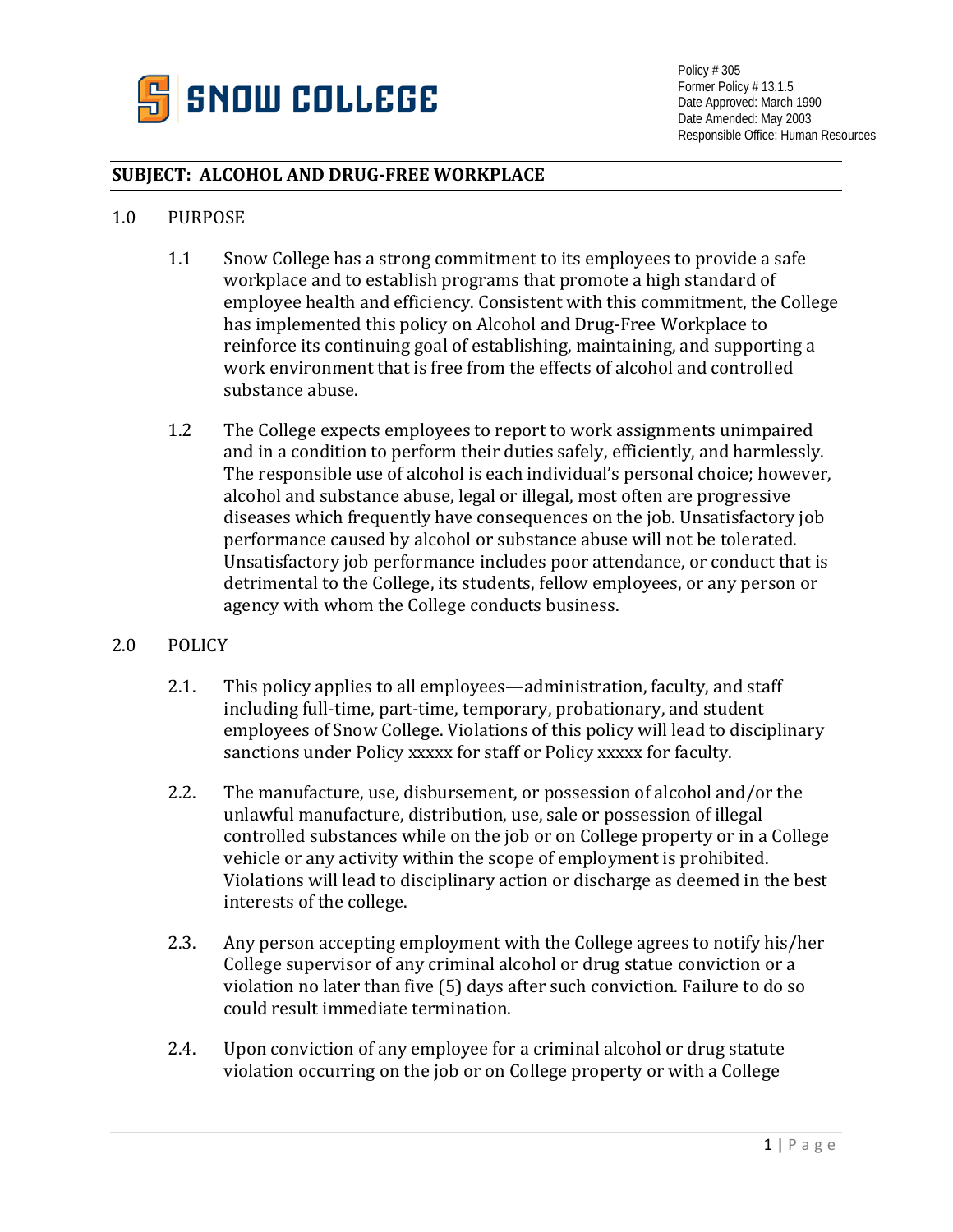

Policy # 305 Former Policy # 13.1.5 Date Approved: March 1990 Date Amended: May 2003 Responsible Office: Human Resources

vehicle or while the employee is on official duty for the College, the department supervisor is required to:

- 2.4.1. Require satisfactory participation by the employee in an accredited alcohol/drug abuse treatment program, and appropriate drug screens by that program;
- 2.4.2. Require mandatory probation for at least 90 days with weekly supervisory reviews, and/or impose other sanctions (required within 30 days of n notification by the employee, or otherwise receiving actual notice of conviction);
- 2.4.3. If the convicted employee is employed with Federal funds, within ten (10) days of receipt of the conviction, or otherwise receiving actual notice of conviction, notify the Grants and Contracts Office who will notify the appropriate Federal agency.
- 2.5. All convictions resulting from buying, selling, transferring, or trafficking controlled substances or convictions involving alcohol, i.e. selling to minors or DUI, in the workplace will be cause for mandatory termination.

## 3.0 PROCEDURES

- 3.1. Supervisors shall refrain from making specific diagnosis, since this can only be effectively done by trained professionals. As soon as possible after the incident, the supervisor should meet with the employee, with Human Resources, and others as needed to determine whether there is sufficient evidence to support a violation of this policy and possible reporting to the appropriate authorities. If a supervisor believes an employee is so impaired as to affect the performance of the job duties or is a risk to themselves or others, public law enforcement officers will be called to investigate.
- 3.2. When a supervisor has reasonable grounds to suspect that an employee is not fit for duty, the supervisor, in consultation with the public safety officer or human resource officer, shall see that the employee is removed from the workplace to a safe, non-threatening environment. An employee's refusal to comply with a supervisor's request to be removed from the workplace under the conditions of this policy shall be considered insubordination and will result in disciplinary action. An employee does have the right to request an alcohol or drug test (at College expense) to substantiate proof of nonviolation of this policy. A "Fit for Duty" certification may be required from a qualified professional to return to work.
- 3.3. Employees who realize they have an alcohol or substance abuse problem are encouraged to voluntarily seek confidential assistance as referred through